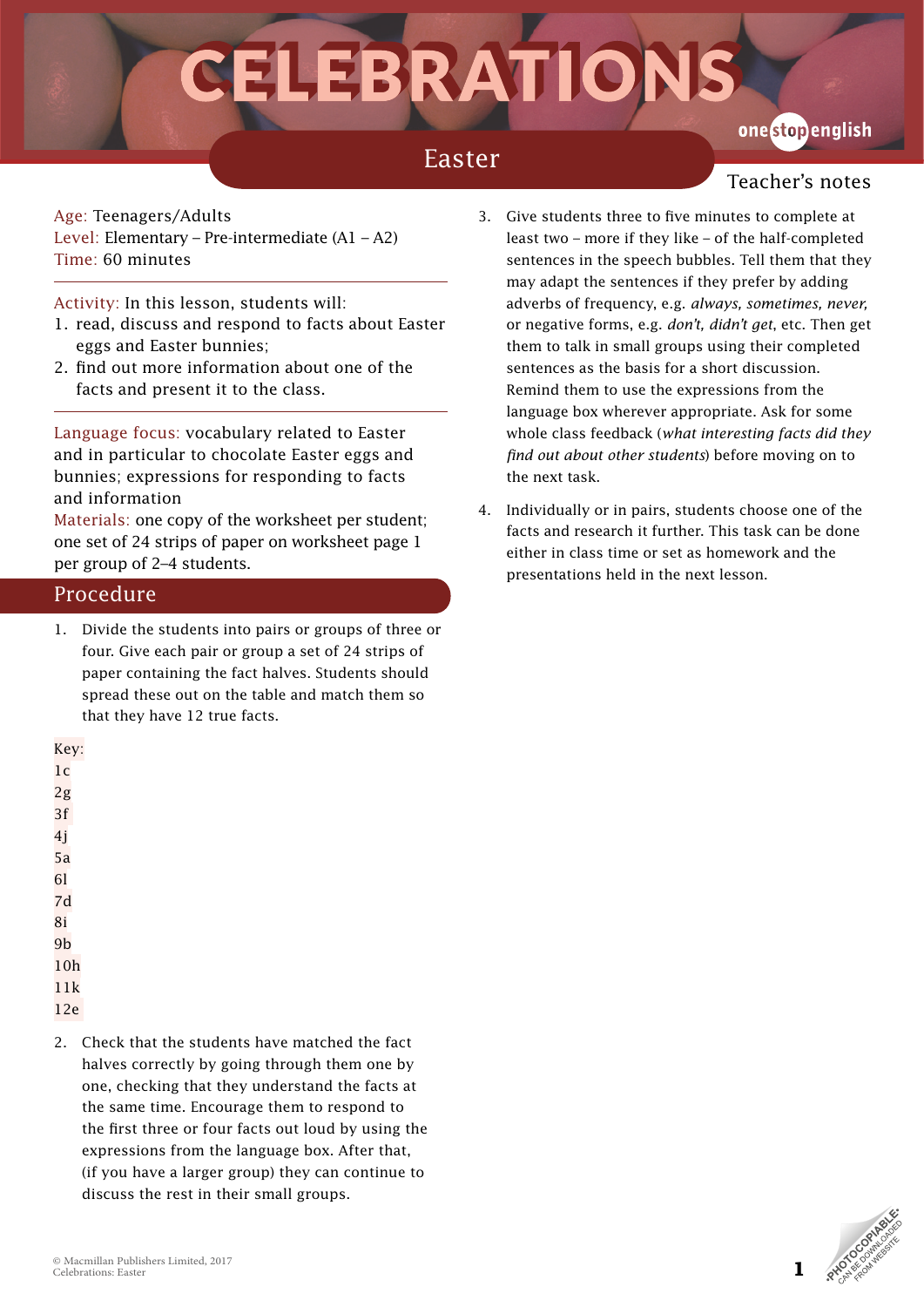## CELEBRATIONS

Easter

onestopenglish

Worksheet

### Exercise 1: Egg and bunny facts

**Match the information halves to make facts about Easter eggs and Easter bunnies**



| 1. The first chocolate Easter eggs were produced in Germany and France in the $19th$                                 |
|----------------------------------------------------------------------------------------------------------------------|
| 2. Rabbits and hares have many babies so they are seen as a symbol of                                                |
| 3. In the past, people did not eat eggs in the week before Easter.                                                   |
| 4. In 2014, a man bought an old egg from a street market. It turned out to be the missing Third Imperial Easter Egg, |
| 5. Approximately 80 per cent of people eat the ears of their chocolate bunny                                         |
| 6. The world's most popular chocolate egg is Cadbury's Creme Egg.                                                    |
| 7. The egg was a symbol of life for the old Egyptians,                                                               |
| 8. Swiss chocolate makers Lindt went to court to stop other companies copying their famous gold chocolate bunnies.   |
| 9. The countries that make the most chocolate in the world                                                           |
| 10. Chocolate is made from cocoa beans.                                                                              |
| 11. An Easter egg is the name of a hidden message or intentional joke in a film or computer game.                    |
| 12. The idea of the Easter bunny bringing eggs to children started in Germany.                                       |
|                                                                                                                      |
| a. before any other part of its body.                                                                                |
| b. are Switzerland, Germany, Belgium and the United States.                                                          |
| c. century. They were hard and bitter.                                                                               |
| d. Greeks and Romans.                                                                                                |
| e. German immigrants took the idea to the US in the 18th century.                                                    |
| f. People decorated eggs from that week and gave them to children as Easter presents.                                |
| g. new life. This is why we have chocolate Easter bunnies.                                                           |
| h. West Africa produces around two-thirds of the world's cocoa beans. Nearly 45% come from the Ivory Coast.          |
| i. They lost the court case and now other companies produce similar chocolate bunnies.                               |
| j. made by Faberge for the Russian royal family and worth 20 million pounds.                                         |
| k. The name is used because finding these messages is like going on an Easter egg hunt.                              |
| l. Workers at Cadbury in Birmingham produce 1.5 million of these eggs every day.                                     |

**1**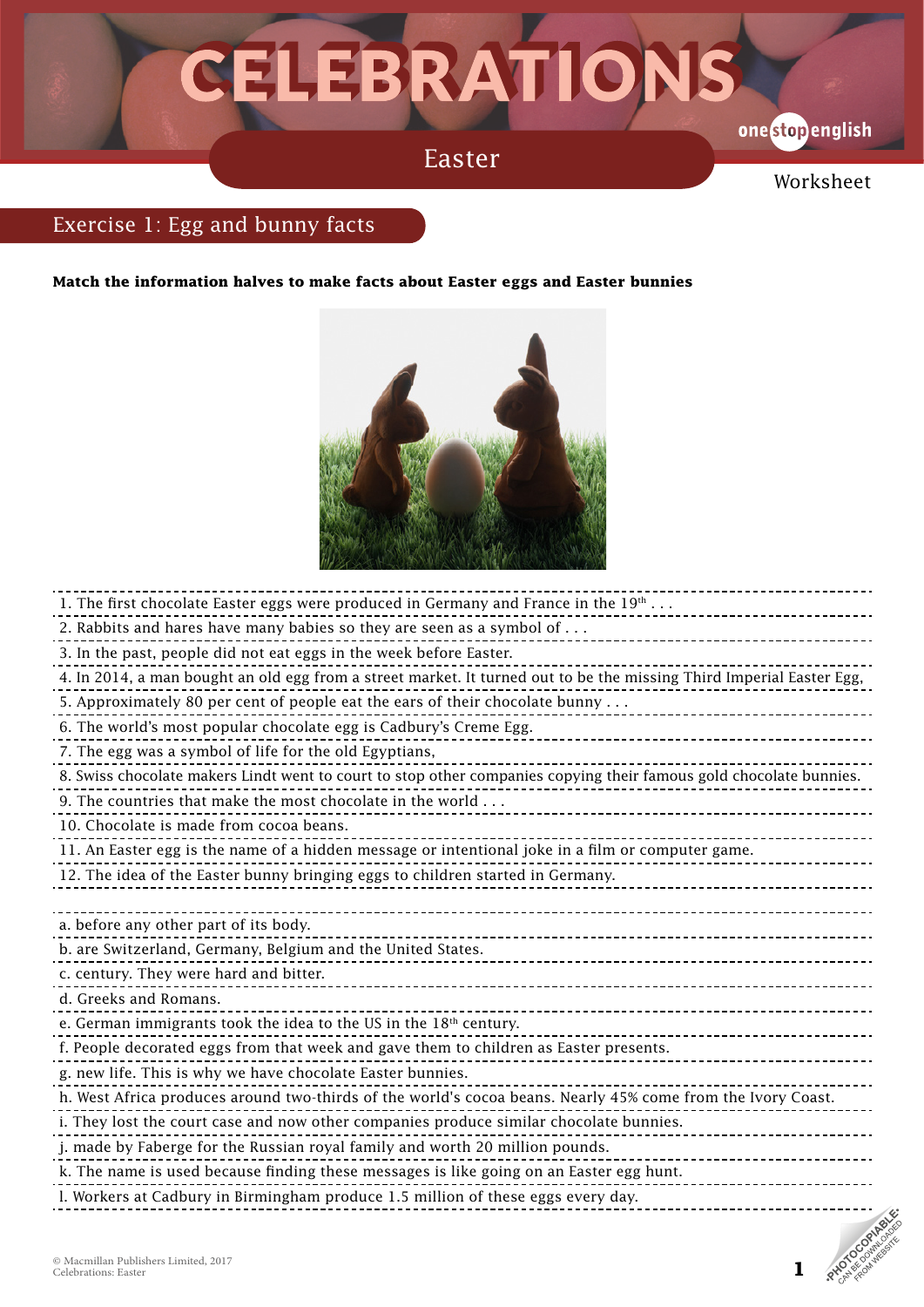## CELEBRATIONS

### Easter

onestopenglish

Worksheet

#### Exercise 2: Discussion

#### **Use the language in the box to talk about the facts from task 1.**

|                     | Language box: Responding to facts and information |  |  |  |
|---------------------|---------------------------------------------------|--|--|--|
| Really?             | How amazing!                                      |  |  |  |
| I didn't know that! | I can easily believe that!                        |  |  |  |
| That's surprising.  | I find that hard to believe.                      |  |  |  |
| That's interesting. | Are you sure?                                     |  |  |  |
|                     |                                                   |  |  |  |



**2**

### Exercise 3: Speaking

#### **Complete two or more of these sentences so that they are true for you.**